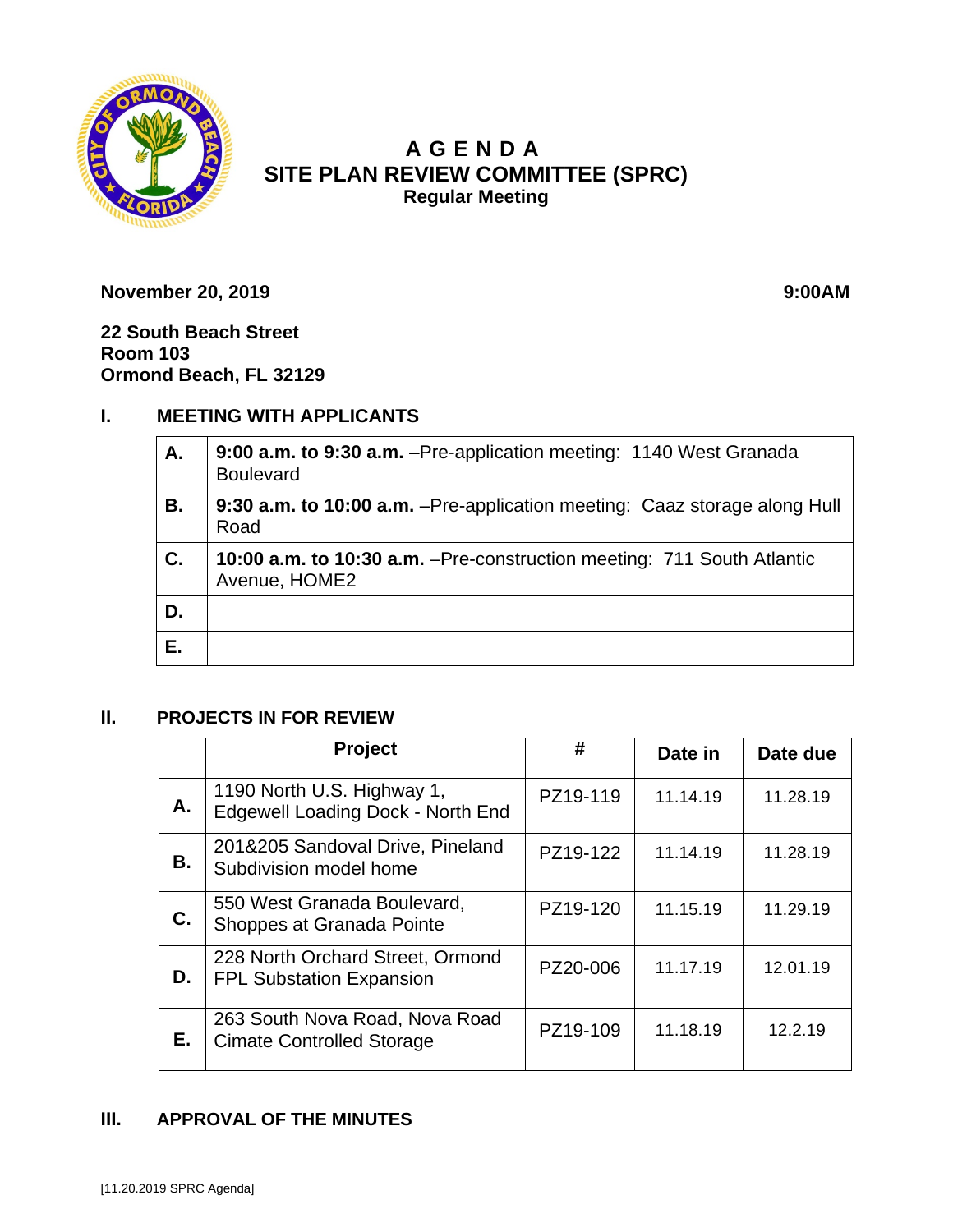**A.** November 13, 2019

#### **IV. DISCUSSION ITEMS**



## **V. PROJECTS UNDER CONSTRUCTION**

|     | Project                                   | % Complete |
|-----|-------------------------------------------|------------|
| 1.  | 101 Town & Country Lane                   | 30%        |
| 2.  | 589 South Yonge Street                    | 98%        |
| 3.  | 783 North U.S. Highway 1                  | 50%        |
| 4.  | <b>Antares of Ormond Beach</b>            | 2%         |
| 5.  | Breakaway Trails Ground Storage tank      | 80%        |
| 6.  | <b>Broadwater Bridge</b>                  | 100%       |
| 7.  | Coolidge Avenue Office/Warehouse          | 15%        |
| 8.  | Dunkin Donuts, 1190 Ocean Shore           | 0%         |
| 9.  | <b>Extended Stay America</b>              | 2%         |
| 10. | Granada Plaza sewer improvements          | 75%        |
| 11. | <b>Granada Pointe</b>                     | 98%        |
| 12. | HOME <sub>2</sub>                         | 40%        |
| 13. | Independence Recycling of Volusia         | 95%        |
| 14. | Lynnhurst sewer improvements              | 0%         |
| 15. | Modern Wash/Cloud 10                      | 5%         |
| 16. | Oceanside Golf and Country Club (seating) | 50%        |
| 17. | <b>Ormond Beach Surf Style</b>            | 90%        |
| 18. | Ormond RC, Building 1C                    | 65%        |
| 19. | Pineland Trail re-alignment               | 100%       |
| 20. | <b>Salty Church</b>                       | 5%         |